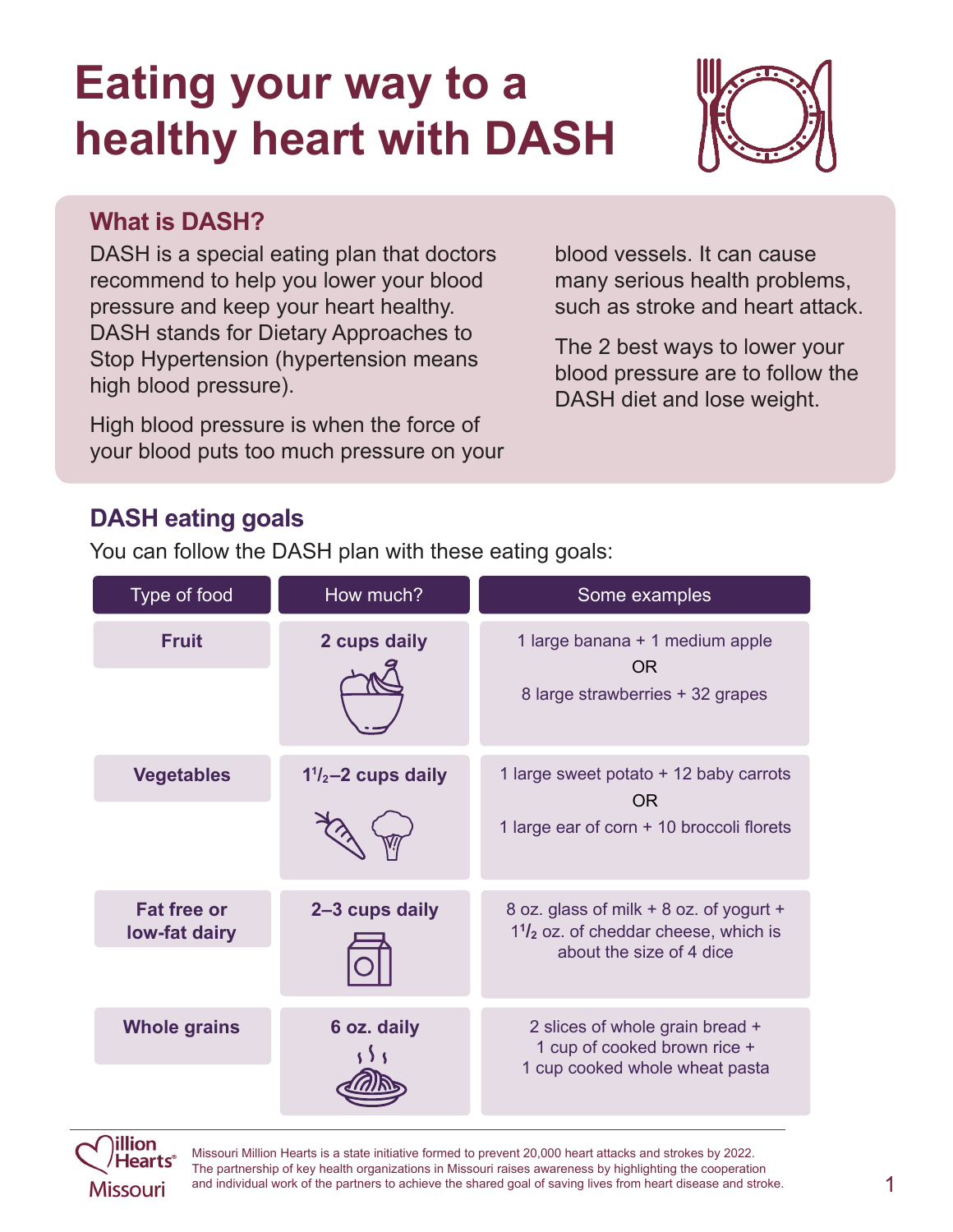| Lean meat, fish,<br>and poultry | 3-6 ounces daily                                            | 3 eggs or 6 egg whites, OR<br>Sirloin, cod, or chicken the size<br>of a deck of cards                                              |
|---------------------------------|-------------------------------------------------------------|------------------------------------------------------------------------------------------------------------------------------------|
| Nuts, seeds,<br>and legumes     | $\frac{1}{3}$ - $\frac{1}{2}$ cup every<br>other day        | $\frac{1}{3}$ cup of nuts such as almonds,<br>walnuts or peanuts, OR<br>$\frac{1}{2}$ cup cooked lentils, kidney<br>beans, or peas |
| <b>Oils</b>                     | 2 teaspoons                                                 | Soft margarine, OR Vegetable oil, OR<br>Mayonnaise, OR Salad dressing                                                              |
| <b>Sweets</b>                   | 1 sweet for a<br>special treat<br>(less than<br>5 per week) | 1 cup of lemonade, OR<br>1 tablespoon of jelly or jam, OR<br>$\frac{1}{2}$ cup of sorbet or jello, OR<br>3 hard candies            |

# **The DASH plan calls for less salt (sodium)**

Eating less salt helps lower your blood pressure and keeps you healthy. Try to eat only about 2,300mg of salt each day. Look for sodium on nutrition labels most of the salt we eat comes from packaged foods.

DASH foods naturally have less salt in them, so following the diet will help you reach this goal. Here are other ways to eat less salt:

- Look for foods labeled "no salt added", "sodium-free", or "low sodium"
- **Drain and rinse canned foods**
- **Try not to add salt while cooking rice, pasta, or hot cereal**
- Replace salt with onions, garlic, herbs, spices, juices, and vinegars for flavor

### **The DASH plan calls for little to no alcohol**

Drinking alcohol makes you more likely to get heart disease or have a stroke. It may also cause problems with your medicines. **Try to avoid alcohol.**

If you drink alcohol, drink less than:

- 1–2 drinks per day for men
- **1** drink per day for women



**1 drink is:** 12 ounces of beer, OR 4 ounces of wine, OR 1 ounce of hard liquor